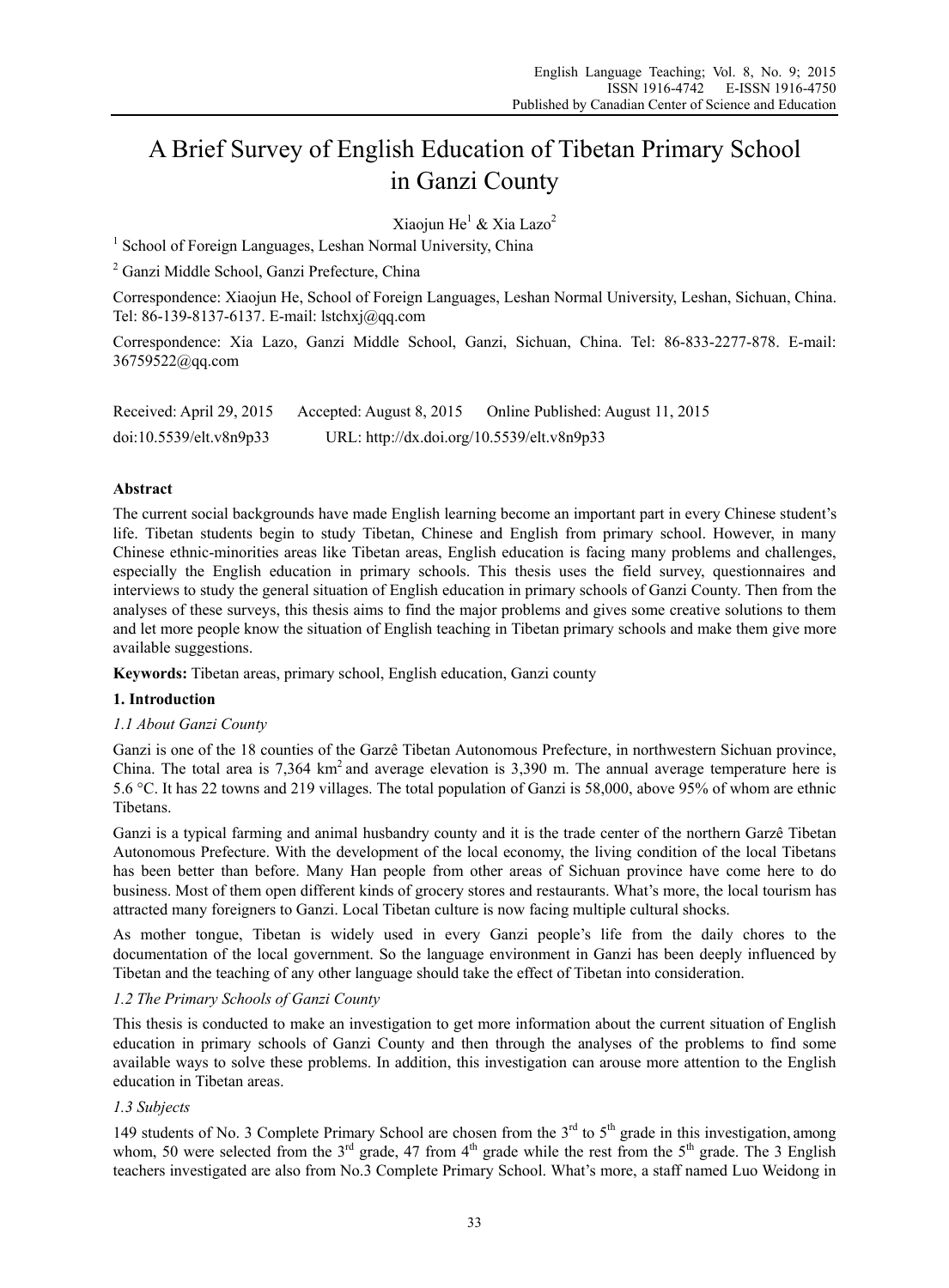the Education Bureau of Ganzi County is interviewed to provide the further information about the number of the primary school students, the number of English teachers in primary schools and other information in detail.

# *1.4 Instrument*

Questionnaire and interviews are mainly adopted in this research. Students chosen in No.3 Complete Primary School are required to do a questionnaire which aims to investigate their interest in English, problems in English, parents' English ability and their requirement to the English teachers. The English teachers are also invited to do a questionnaire to investigate their basic information and their ideas about the English education in Ganzi County. English teachers in No.3 Complete Primary School and a staff in Education Bureau of Ganzi County are also interviewed to get more information for this research.

# *1.5 The Current Situation of the English Education in Primary Schools of Ganzi County*

# 1.5.1 An Introduction to Primary Schools in Ganzi County

Ganzi County has one kindergarten, 44 primary schools, including 3 private ones, and 1 middle school. There are totally 6,881 primary school students and 310 primary school teachers in the county. Complete Primary Schools from No.1 to No.3 are in the central town of Ganzi County, and most students study in No.2 and No.3 Complete Primary School. The three primary schools are all boarding schools and have teaching buildings, dormitories, playgrounds, dining halls and comprehensive buildings. No.2 Complete Primary School has been reconstructed and the new school was completed in August, 2013, which has better facilities than before and plans to extend the teaching scope. No.3 Complete Primary School has the most students in Ganzi. The study environment of primary schools in villages is not very good because of the lack of teachers, poor facilities, limited information and low motivation of the students.

Primary schools in Ganzi take two teaching modes: one is teaching every subject except Chinese in Tibetan and using Tibetan textbooks, and the other one is teaching every subject except Tibetan in Chinese and using state-compiled textbooks. So in the three Complete Primary Schools some students study in the first teaching mode classes, and some study in the second teaching mode classes. Students of the first mode are all Tibetans who are adept in Tibetan; on the other hand, students of the second mode which include both Han and Tibetan students are good at Chinese. What's more, in recent years some classes of excellent students are receiving the distant education from other parts of Sichuan Province like Chengdu and Longquan. Students have benefited a lot from the distant education and made more progress than before.

# 1.5.2 The English Education in Primary Schools of Ganzi

Primary schools of Ganzi County offer English course from the 3<sup>rd</sup> grade, but except three primary schools in the county and one private school, primary schools in villages don't offer English course. There are totally 12 primary school English teachers in Ganzi County, which only accounts for 3.9% of the 310 primary school teachers. The survey shows that though the students only have English class twice a week, their motivation of learning English is very high and some of them even like to greet in English. English education in primary schools of Ganzi still faces numerous challenges and many problems which have to be analyzed in order to find proper solutions.

# 1.5.3 Ganzi Primary School Students' Characteristics in Learning English

Above 93% students in primary schools of Ganzi are Tibetan, and many of them are from farming and animal husbandry families. Though primary schools are now tuition-free, the low family income has made the living condition of many students not too good. Some students in the three Complete Primary Schools come from places which are far away from the central town, so they have to stay in schools for a semester around.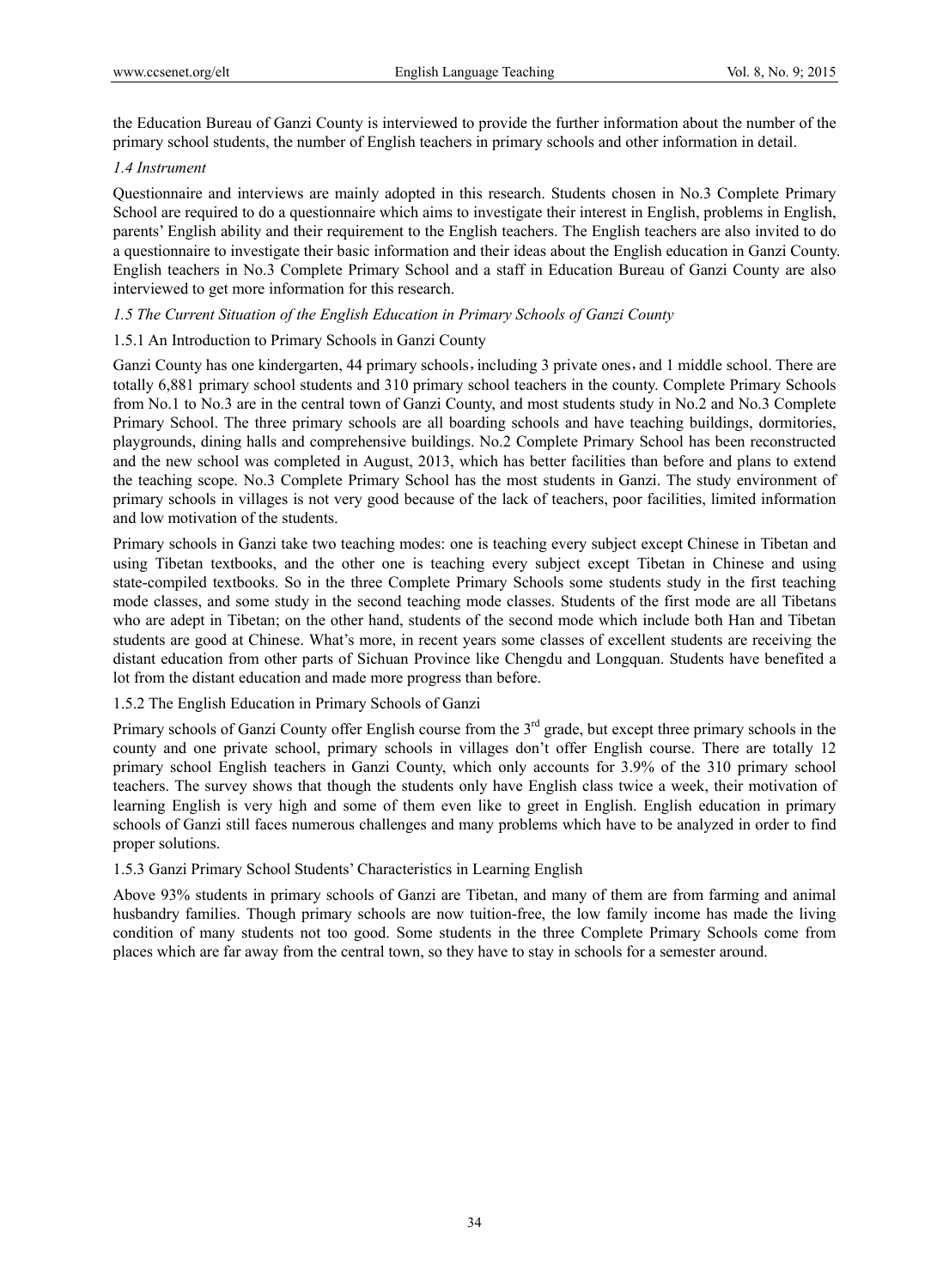|           | parents can speak English | parents can't speak English |
|-----------|---------------------------|-----------------------------|
| 3rd grade | 10                        | 40                          |
| 4th grade |                           | 42                          |
| 5th grade |                           | 45                          |

#### Table 1. Number of the parents who can speak English

From the survey of the students from  $3<sup>rd</sup>$  grade to  $5<sup>th</sup>$  grade in the No. 3 Complete Primary School, most parents can't help their children in English because of their lack of English knowledge, and some parents even haven't received any education. Most Tibetan students have to learn English by themselves out of class. What's more, the students' access to learning English is limited. They don't have many ways to learn English, like attending English course clubs and inviting English tutors.

Among Tibetan people, many parents used to let their children to go to mountains to collect Caterpillar Fungus (*Dōng chóng xià cǎo*) and Matsutake (Song rong) to make money. However, in these years more and more parents have realized the importance of the education, because a saying now has deeply rooted in many parents' hearts that the best Caterpillar Fungus and Matsutake are not in the highest mountains but in the classes. The education in the villages is not very good, so many parents have sent their children to the three Complete Primary Schools, especially the No. 3 Complete Primary School, which makes the number of the students in each class is above 50. The students have to learn English in a big class, and not every one of them can be noticed by the teachers, which influences the students' foundation of English from the beginning.

Although the students have met a lot of problems in learning English, they are still interested in English and have their own opinions on receiving English education.

|           | very interested | interested | not interested |
|-----------|-----------------|------------|----------------|
| 3rd grade | 26              | 24         |                |
| 4th grade | 25              | 20         |                |
| 5th grade | 30              | <b>Q</b>   |                |

Table 2. Tibetan students' interest on English

The Tibetan students in primary schools think English is interesting and they are willing to communicate with their teachers. The survey shows that 65% students say that they have difficulty in English listening and they can't understand what the teacher says sometimes. Listening let them feel learning English is difficult and sometimes feel anxious, so they are keen on improving their listening. However, 75% of the students never listen to tapes or watch English movies after class, because of the limited condition for some students and improper instructions. Just as Wang Qiang mentioned "One major reason for students' poor listening skill is that listening is often neglected in language teaching due to lack of teaching materials, both with print materials and audio or video tapes." (Wang, 2005: 136)

Many Tibetan students surveyed also give their expectation to English class and their teachers. Some students hope that English class can be more interesting than before. Most students are eager to improve their listening skill, and some students even think the teachers should be stricter with the students. The students' willingness of improving their English can reflect that they've realized the importance of learning English.

All in all, the Tibetan primary students are interested in English, and they are willing to communicate with others in English and hope to have a good foundation of English. However, many of their parents can't help them with English, and their living condition and improper teaching instructions have limited their development in listening.

1.5.4 Ganzi Primary School Teachers' Characteristics in Teaching English

99% English teachers in primary schools of Ganzi are Hans who are from other places of Sichuan Province. Many of them come to Ganzi for the first time and know little about Tibetan culture and language, which makes their teaching sometimes have no relation to the students' real daily life.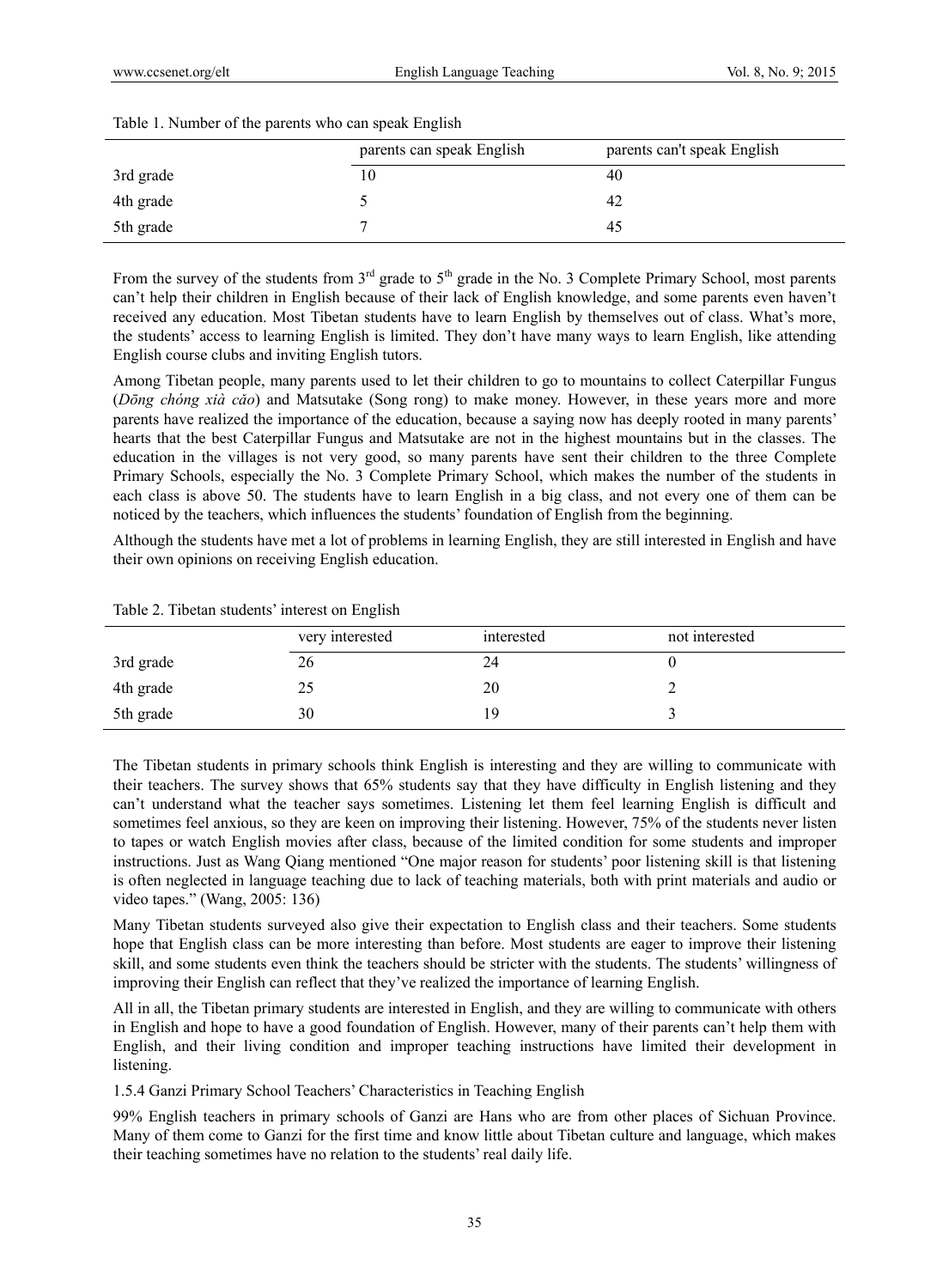#### Table 3. Teachers' degrees

| postgraduate | undergraduate | junior college graduate |
|--------------|---------------|-------------------------|
|              |               | ١U                      |

From Table 3, the teachers' degrees in primary schools of Ganzi are not high, and haven't reached the standard degree. From the survey, 2 of the 12 teachers are even not the full-time teachers who are not English majors but act as English teachers. This phenomenon reflects that Tibetan areas like Ganzi County really lack English teachers especially the teachers who are familiar with Tibetan and Tibetan culture.

Most English teachers in primary schools of Ganzi County haven't taught English for many years. The average teaching length of the English teachers is 3 years. Seven teachers have taught English for 1-3 years and only one teacher has taught English for 6 years. The teaching length sometime can reflect the teaching experience of one English teacher. Especially in Tibetan areas, more experience means more understanding of the teaching ways and the students' characteristics. However, the teaching length of the English teachers is really short, which has influenced the total teaching quality of English in Ganzi.

The work load of English teachers in primary schools is heavy. Although each class only has English courses twice a week, one grade has over five classes and a complete school only has 3-4 English teachers. Taking No. 3 Complete Primary School as an example, there are only three English teachers and they have to teach English in more than two grades. The teachers are busy with teaching in class, planning lessons and checking the students' work after class. So the teachers can't really plan a good lesson and arrange interesting games for the students according to their own learning characteristics. The teachers can't pay attention to the real acquirement of their students.

Meanwhile, according to the survey, the English teachers never discuss the students' English study with the students' parents, because firstly the English teachers don't attend the meetings held for parents. Secondly, though parents have realized the importance of education, they haven't paid much attention to children's English education. What's more, as shown in chart 1, many parents can't speak English and their awareness of the importance is still low, which makes teachers and parents can't cooperate and teachers lack the support from the students' parents.

To sum up, the English teachers in Ganzi know little about the students' real life and the local culture. Their heavy work has limited their contact with the students, the parents and the local culture, and this phenomenon is mainly due to the lack of English teachers in Ganzi County.

1.5.5 The Characteristics of Other Influencing Factors of English Education in Ganzi

First, as mother tongue, Tibetan plays an important role in most Tibetan students' lives. The medium of instructions for teachers in Ganzi is Chinese, because the teachers are not local Tibetans and can't speak Tibetan. However, many primary students especially those in lower grades like the  $3<sup>rd</sup>$  grade don't have good Chinese level, because most of them just begin to study Chinese from the  $1<sup>st</sup>$  grade. So it becomes difficult for them to learn English when Chinese is used as a medium. In the survey, many students hope that their teacher sometimes can use Tibetan to explain English and it would be easier for them to understand the teacher. Some students say they can easily memorize the meaning of some English words by the explanation in Tibetan. Using Chinese as the medium of instruction of English teaching in primary schools of Ganzi has influenced the students' English learning.

Second, many students can't really understand the background of textbooks. The information provided by English textbooks is not familiar to many Tibetan students, because their living environment is not all the same as described in the textbooks. They don't know much about the situation of many conversations in books. However, it is very important to go on a conversation in a proper situation. The books now used by the students have nothing to do with the Tibetan primary students' own lives and their familiar places, so textbooks also influence the Tibetan primary students' English learning to some degree. According to the survey, 90% students expect to see their familiar pictures, names and custom in the textbooks, which can make them feel more interested in English.

What's more, according to the interview to Mr. Luo, an officer in Education Bureau of Ganzi County, the English studying atmosphere in primary schools are not good due to the little attention to English both from the schools and parents. Although the students are eager to learn English, the lack of teachers, good arrangements of English teaching and few chances to use English has make some students feel a little disappointed. What's more, the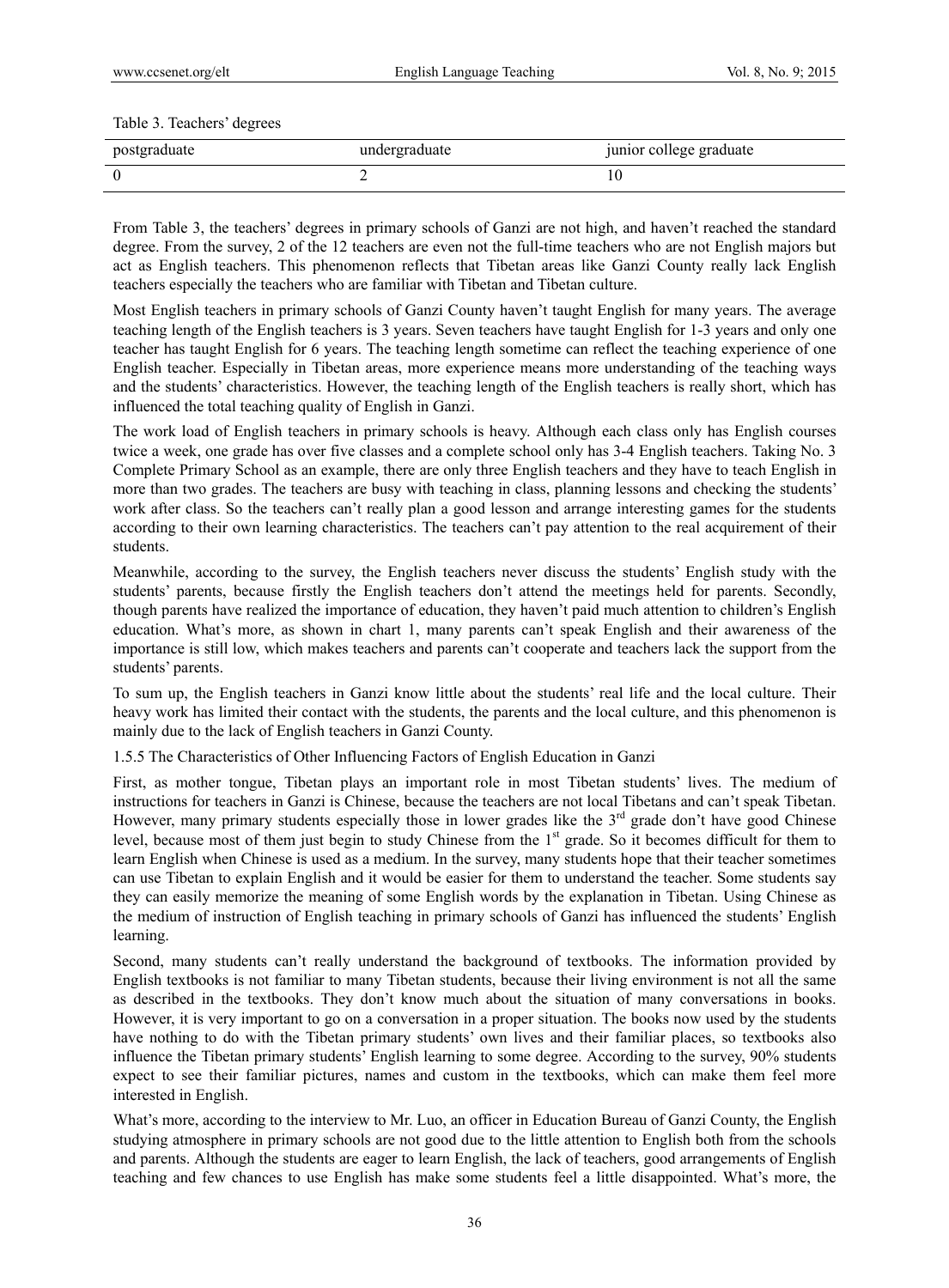equipment of English teaching is limited, and it is difficult for each class to have an electronic whiteboard. Teachers investigated hope schools can have a set of good English teaching equipment.

To sum up, many factors have influenced the English education in primary schools of Ganzi from the medium for instructions to the textbooks and the studying atmosphere, and English education in primary schools here is really facing many challenges and problems.

1.5.6 The Necessity of English Education in Primary Schools of Ganzi

With development of modern science and techniques, more and more people are getting closer with each other. People have to compete with each other to be the talents society need. For Chinese ethnic minorities, they have to know their ethnic minorities' culture and language and are also good at Chinese and foreign languages like English in order to be the talents. Offering English education in primary schools of Tibetan areas can help cultivate more skilled Tibetan talents. Those skilled Tibetan students can introduce their own culture to other countries, and foreigners can know more about China and her ethnic groups.

Above all, the English education in primary schools of Tibetan areas like Ganzi is facing many problems and challenges. Only by solving these problems can the whole education in Tibetan areas still go on and make progress. So it has been necessary to have English education in primary schools of Ganzi.

### **2. The Solutions and Suggestions**

Through the analysis of the survey and interview about the situation of English education in primary schools of Ganzi, the English education has got stuck here and many problems are waiting for good solutions. According to the unique characteristics of the Tibetan students, the English teachers and other influencing factors, this thesis gives some solutions and creative suggestions in order to provide little help to the local English education in primary schools of Tibetan areas.

# *2.1 The Cultivation of Tibetan English Teachers*

The survey shows that Ganzi only has 12 English teachers, and many problems have been caused by the lack of English teachers. Teachers' heavy work, teachers' little attention to the students, and little support of the parents are all caused by the lack of teachers. If the number of the English teacher can be increased, the load of the teachers can become lighter and the teacher can have more time and energy to care about the students' study and their own teaching plans and arrangement. What's more, the increasing number of teachers can make the whole team of English teachers in Ganzi stronger. A strong team can always come up with many wonderful ideas about English teaching, and they can make the whole county feel a good atmosphere of English. The students can become more interested in English under the construction of the teachers who are devoted to English education. English teachers also need to go out to study the good ways and methods in other primary schools of some developed areas, and according to the own characteristics of Tibetan areas come up with more available methods to the Tibetan students.

It is a good way to cultivate the English teachers who are Tibetans. Many Tibetan students feel anxious when many English words are explained by Chinese, because their Chinese hasn't been good enough to understand some sentences. If their teachers can sometimes use Tibetan for them to let them calm, they can learn English better. Using Tibetan as the medium of instruction can make the Tibetan students understand the meaning of some English words better. The Tibetan teachers always know the students' own culture and custom, and they have the same lifestyle and even same concepts about something. It can become easier for them to communicate with each other, and the English teachers who are Tibetans can set a good example to the Tibetan students that diligence can also lead Tibetan students to own good English ability. Tibetan areas need the trilingual education to make the students know more about the other culture and language and also cherish and protect Tibetan own culture and language. So cultivating English teachers who are Tibetans can make the English education in primary schools of Ganzi go on more smoothly.

# *2.2 The Use of New Textbooks Closely Related to Tibetan Primary School Students' Lives*

The textbooks used by the students are the PEP edition, but some students are not very familiar with the background. Hu Zhuanglin says, "One thing we can say for certain is that language evolves within specific historical, social and cultural contexts" (Hu, 2010). It can be a good way to invite some experts who are good at English, Tibetan and their culture to compile a new textbook which is related to the real life of each Tibetan student. This textbook should really reflect the daily life of Tibetan students. It can illustrate the famous landscapes, custom and culture, for example, when the teacher teaches festivals, it can be a good way to introduce some famous Tibetan festivals like Tibetan New Year. The students can feel more interested about these topics which are closely related to them. What's more, these textbooks also need to aim to teach the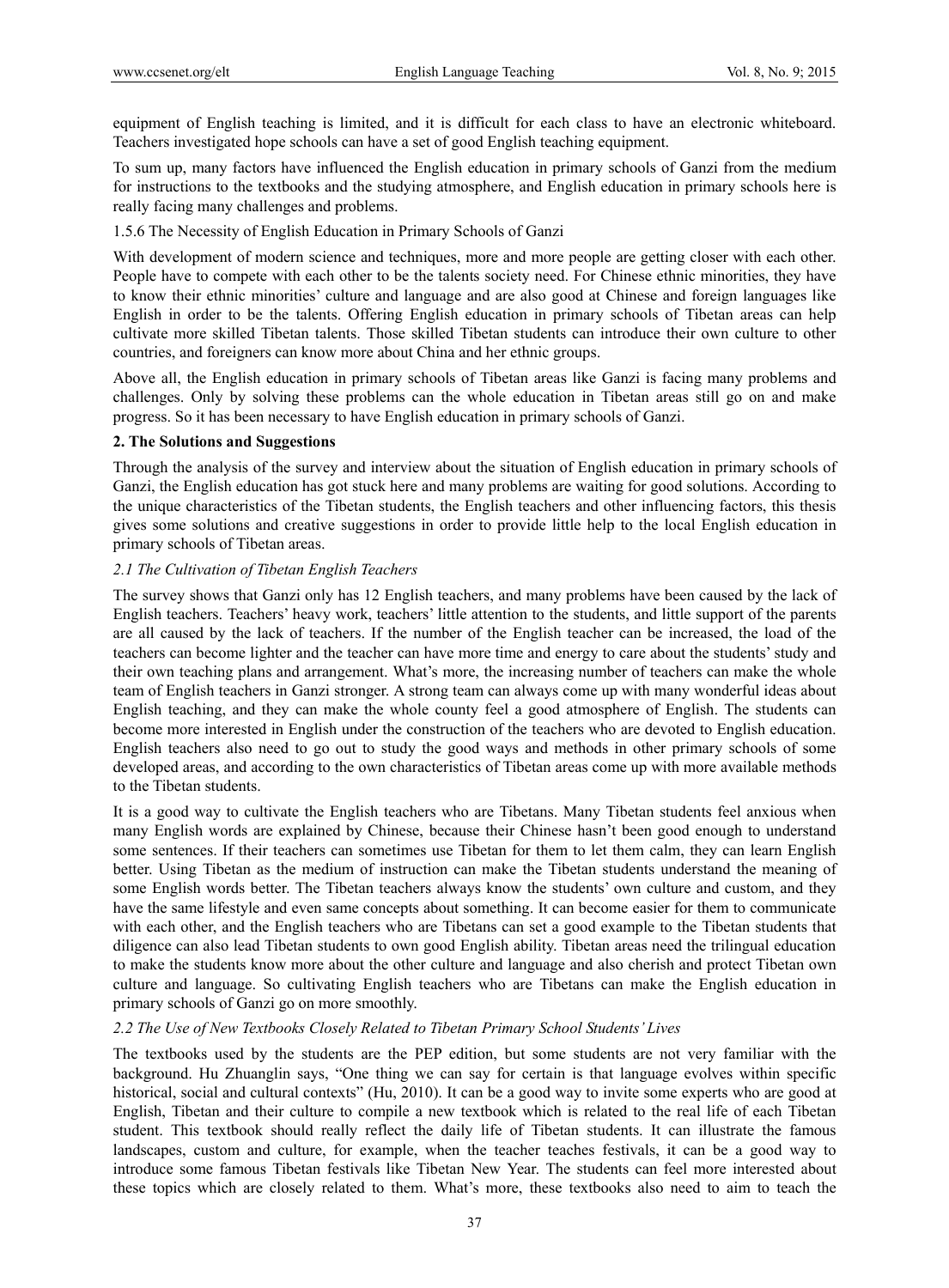students the right sense of responsibility. Compiling a textbook should comply with a standard of teaching requirement and pay attention to the right spelling of words and the applicability of the information. These textbooks should include a set of complementary materials like CD, cards, teachers' books, students' work books and exercise books. A textbook including the illustration of the students' daily life and all kinds of activities should be welcomed by many Tibetan students and teachers.

# *2.3 The Standardization of English Course in Primary Schools of Ganzi County*

The primary schools of Ganzi offer English course for the students twice a week, but the students can't learn a lot in such limited time. In order to make the students have more chances to learn English and the teachers have more time to realize the teaching aims, it is necessary to increase the times of having English class in every week. According to the teaching requirements issued by the Ministry of Education of China, primary schools must offer English course at least four times a week. What's more, the teachers should arrange their new lessons within twenty minutes, because most children from seven to ten can only concentrate in a class about twenty minutes according to some psychological researches. So teachers should make full use of the first twenty minutes of a class and let the students have more chances to communicate in English and take part in activities.

# *2.4 The Improvement of the Atmosphere of English Education in Ganzi*

Many teachers think that the parents of Tibetan students haven't paid much attention to English education. In order to improve the whole atmosphere of English education in Ganzi County, the Education Bureau of Ganzi County and schools should sometimes hold meeting for parents to let them know the importance of English. Teachers of different subjects can't take over the class for English. Schools should hold contests for teachers to practice their teaching ability and even invite some parents to attend these contests. What's more, schools can hold some speech contests or talent shows for students to practice English, and encourage the students to participate in different activities. Some programs of English can be added to the shows of Children's Day.

What's more, schools can let students have exams on English in the final examination of every semester. The English exam shouldn't be dull and complicated. The test can contain oral and written parts, and teachers can give interesting topics that they are fond of. The written part of the test should be fit for the students' ages and include both words and colorful illustrations.

# **3. Conclusion**

The English education in Ganzi County is facing many challenges now. The local economy has influenced the development of the English education. Tibetan students in primary schools are eager to learn English and know more about other countries' culture. They want to have more chances to use English, but the limited English teachers can't take the students' real acquirement into consideration and they even can't finish their own lesson plans sometimes. Students want to improve their listening, but the teachers can't take right action to deal with such problems. Students want the English to be instructed by some Tibetan definitions, but the teachers here can not speak Tibetan at all. Students hope they can have a textbook which is really close to their lives. Teachers want the parents to cooperate with them, but some parents only know the importance of other subjects like Math and Chinese. Teachers want to find more available teaching methods, but their team is too small with only 12 persons. It is understandable that parents in rural areas send their children to the central town to get better education, but it is difficult for primary schools to accept too many students, which has already caused the huge number of students in each class. The English teachers can't find every student's problem when English is taught among too many students of a class. It is harmful for primary students to make some mistakes especially the mistakes of pronunciations and intonations at the beginning of their English learning, but the teachers don't have the energy to find these mistakes of the students at all.

Many problems exist in English education of primary schools in Ganzi, but as long as good solutions and suggestions can be put forward and more people and experts pay attention to the English education in Tibetan areas, the English education here are still promising. Tibetan students themselves from primary schools should make more effort than others to study English in order to keep up with the high pace of society.

As the thesis previously states, the researches on English education of primary schools in Tibetan areas are relatively necessary. This thesis has many shortcomings because of the limitation of resources and materials. There are only a few references written by foreign researchers. Hopefully, this thesis can let more people know the situation of English education in Tibetan primary schools and make them give more available suggestions.

# **Acknowledgements**

This research is Financed by Research Center for Sichuan Provincial Education Development (Language Teaching and Its Policy, No. CJF011034) and LNU "A diachronic study on the localization of modern foreign